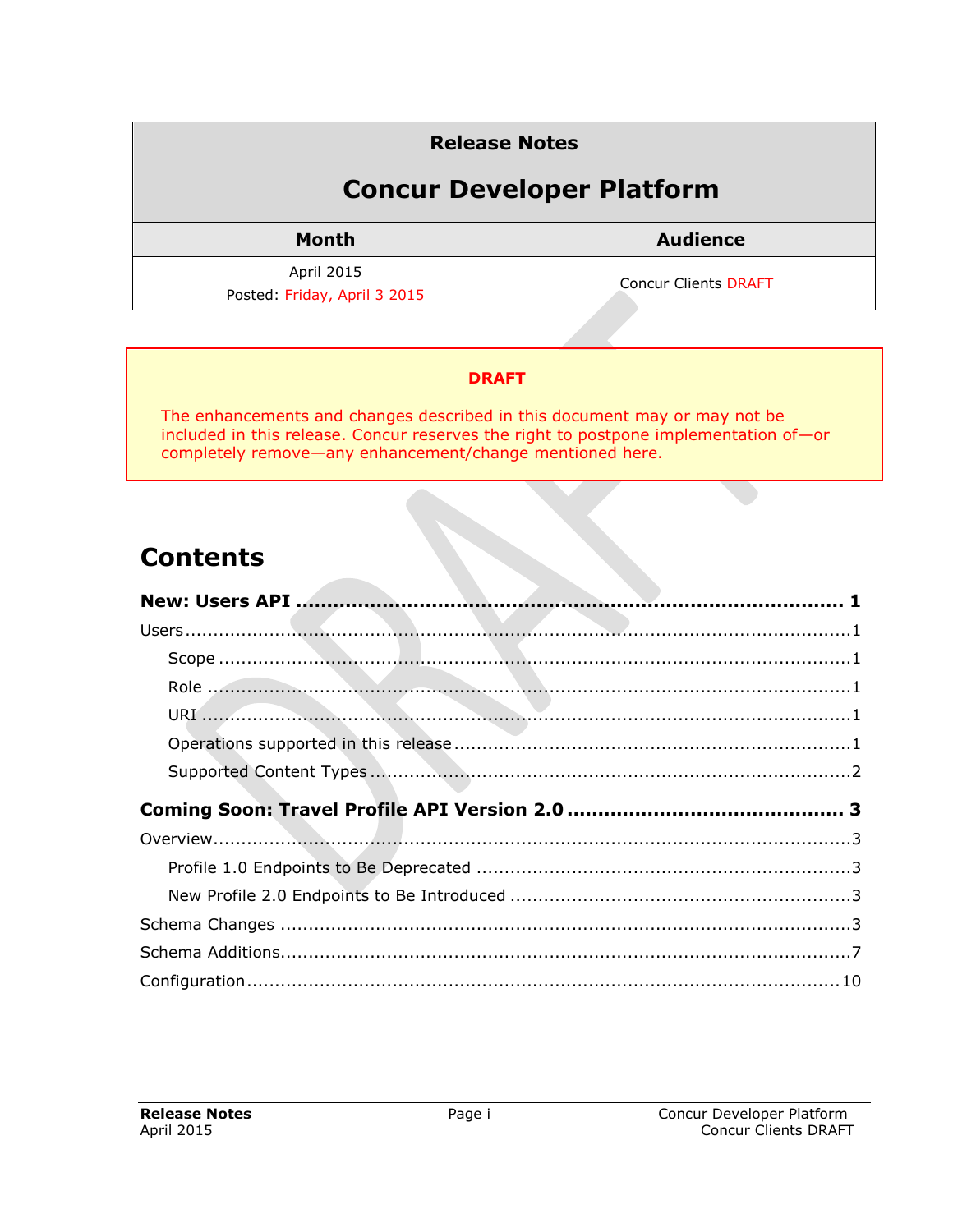## <span id="page-1-1"></span><span id="page-1-0"></span>**Users**

The Users version 3.0 API is now available. You can use it to retrieve information for one or more users from a Concur company. You can retrieve the user information in a paginated list or a series of search criteria that can be applied to narrow the number of users returned in the call. The maximum users per page is 100.

### <span id="page-1-2"></span>**Scope**

<span id="page-1-3"></span>The calling application must have the User scope configured in order to call this API.

#### **Role**

The calling application must have the **Web Services Administrator** for Professional, or **Can Administer** for Standard.

### <span id="page-1-4"></span>**URI**

<span id="page-1-5"></span>https://{ConcurHost}/api/v3.0/common/users

#### **Operations supported in this release**

- GET / common/users  $-$  Get a list of users up to 100.
- GET /common/users/{query parameters to filter results}  $-$  Get a list of users up to a 100 with one or more of the following filters:
	- $\bullet$  offset  $-$  Gets a list of users starting at the specified page offset.
	- $\bullet$  limit  $-$  Gets a list users up to the number of records specified by the limit value.
	- primaryEmail Gets user information for the user with the specified primary email address.
	- **employeeID**  $-$  **Gets user information for the user with the specified employee** ID.
	- user Gets user information for the user with the specified login ID.
	- lastName Gets user information for the user with the specified last name.
	- $\bullet$  active  $-$  Gets a list of users that are active or inactive depending on the specified value (**true** or **false**) for this query parameter.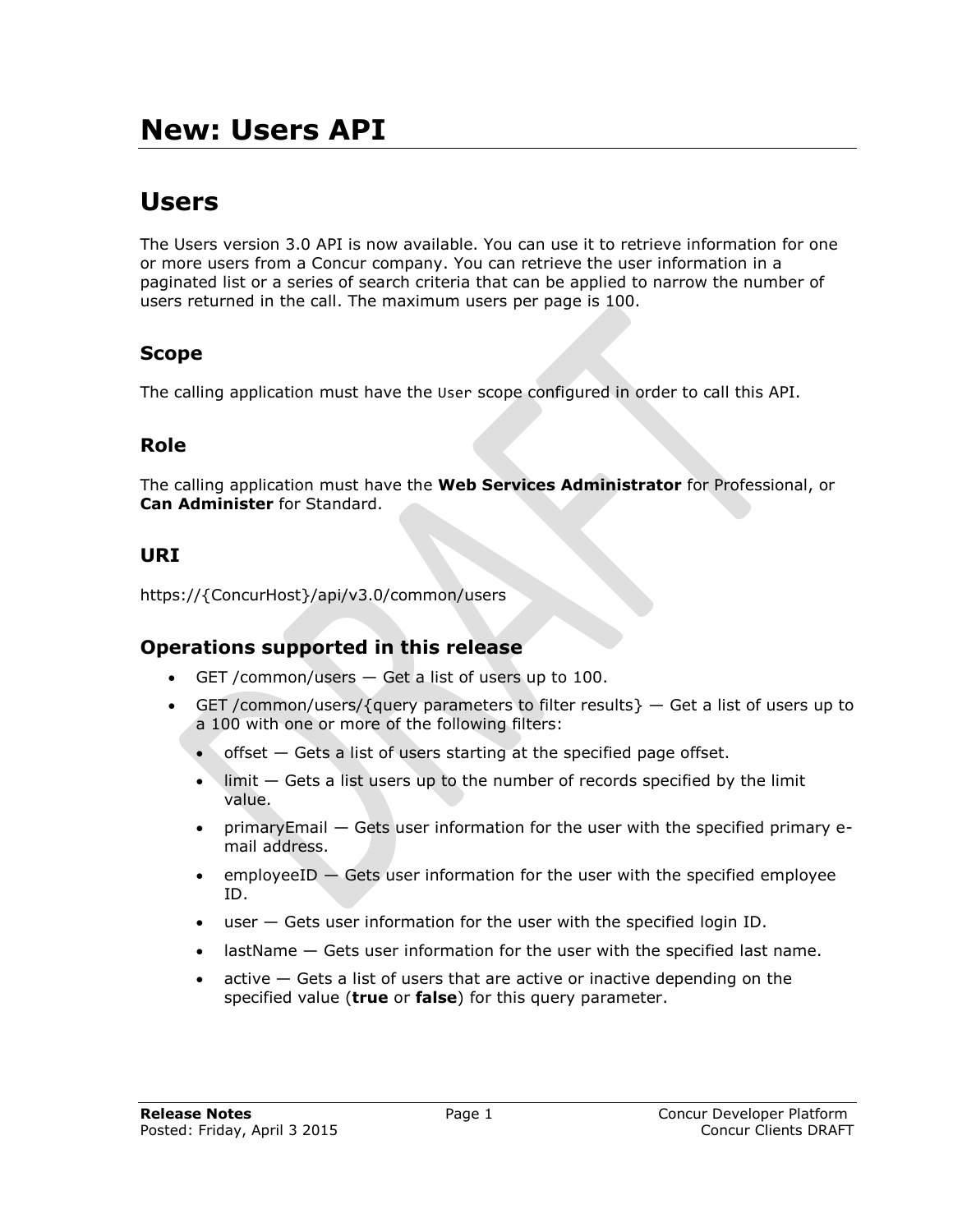#### <span id="page-2-0"></span>**Supported Content Types**

- application/xml
- application/json

For more information, refer to the Users documentation at [https://www.concursolutions.com/api/docs/index.html#!/Users.](https://www.concursolutions.com/api/docs/index.html#!/Users)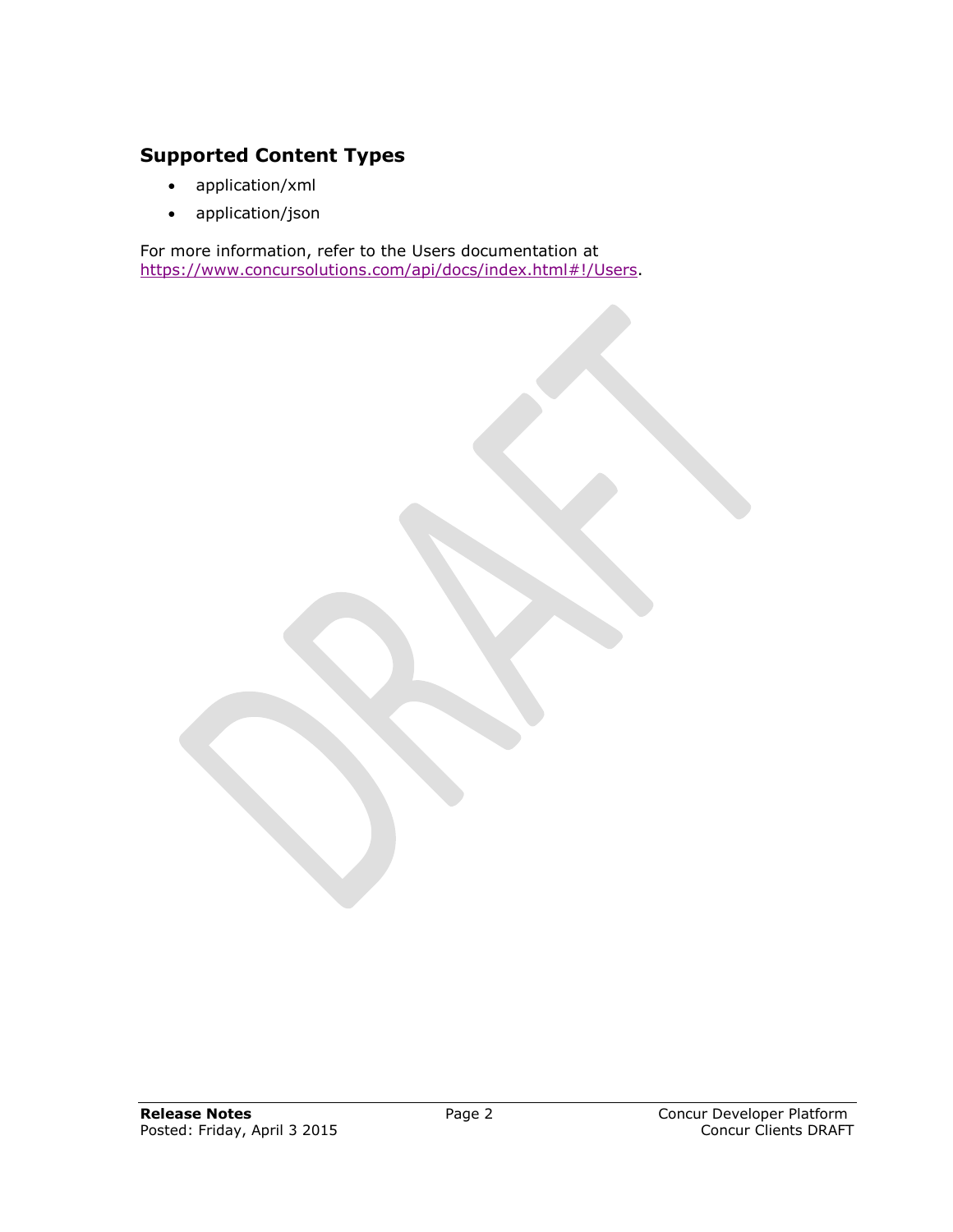## <span id="page-3-1"></span><span id="page-3-0"></span>**Overview**

The Travel Profile API is used to pass travel profile data from Concur to third parties, such as fulfillment TMCs and TripLink vendors. To expand the capabilities of the Travel Profile API, we are releasing a new version: Travel Profile version 2.0.

We will release Travel Profile version 2.0 with the May 2015 release. Concur will require everyone to migrate to version 2.0 within six months, so by November 2015. We have provided 10 months advance notice to ensure you have adequate time to prepare to migrate to version 2.0.

Travel Profile version 2.0 implements several changes such as restructuring existing elements and adding new ones. In order to ensure that existing partners are not affected by this change, we are offering a new Travel Profile endpoint.

**Important**: After the initial release of Travel Profile API 2.0, Concur will no longer make changes to Travel Profile version 1.0. In subsequent releases of Travel Profile API 2.0, Concur will not change the elements or values that were introduced in the initial release but may continue to add new elements and values as Concur sees fit. It is imperative that partners are aware of this and plan accordingly.

#### <span id="page-3-2"></span>**Profile 1.0 Endpoints to Be Deprecated**

When we release the Travel Profile version 2.0 API, we will deprecate the following endpoints:

- /api/travelprofile/v1.0/profile
- /api/user/v1.0/profile

#### <span id="page-3-3"></span>**New Profile 2.0 Endpoints to Be Introduced**

When we release the Travel Profile version 2.0 API, we will introduce the following endpoints:

- /api/travelprofile/v2.0/profile
- /api/travelprofile/v2.0/summary Provides a list of users with profile updates since the value provided in the LastModifiedDate query parameter.

## <span id="page-3-4"></span>**Schema Changes**

The following table lists the schema changes for the GET operation response. Some elements have a new data type; others a new data type and new element name; and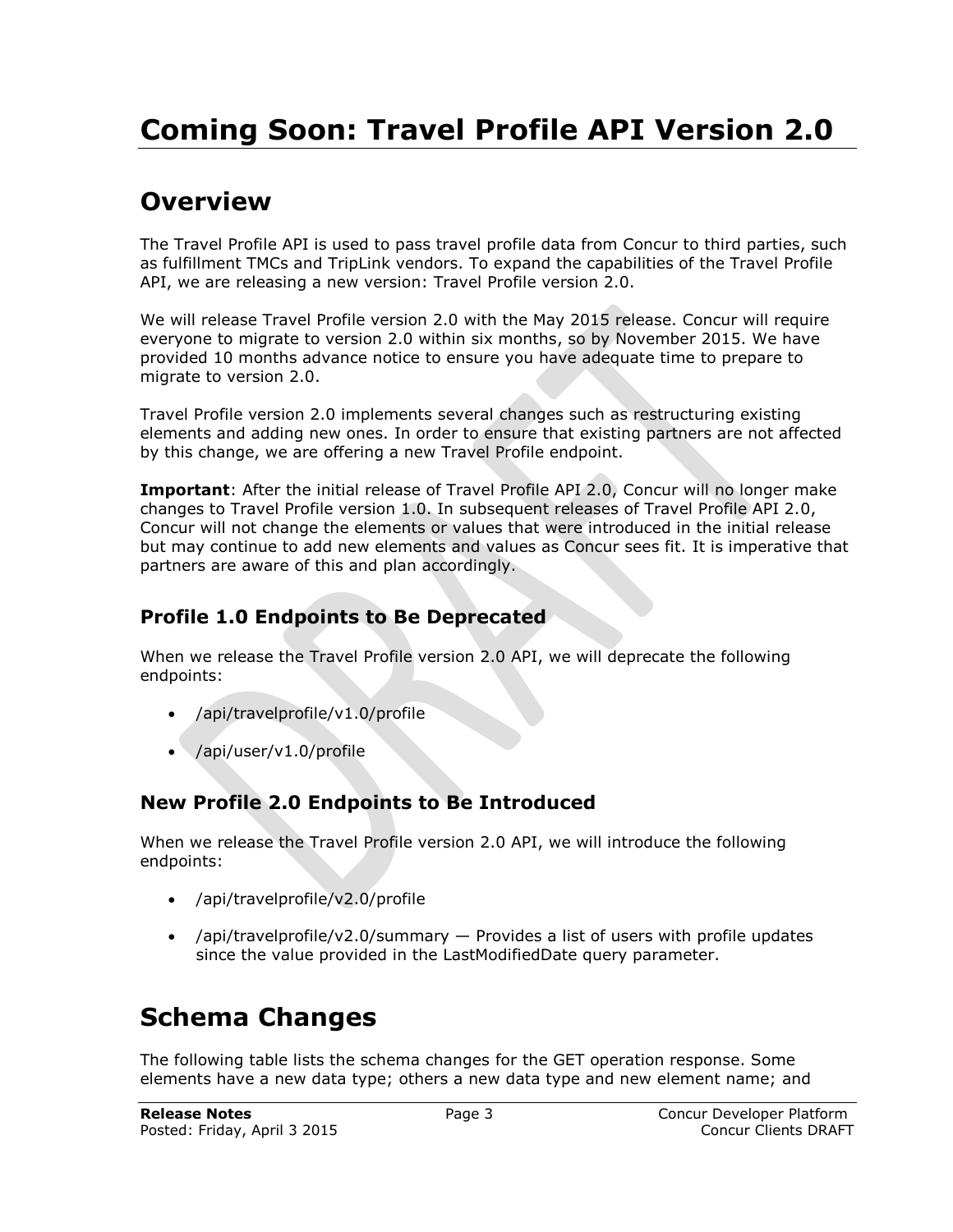other elements have attribute changes. A new schema for v2.0 will be provided with the May 2015 release.

| <b>Schema element</b>                                                                          | <b>New</b><br>data type | <b>Other changes</b>                                                                   |
|------------------------------------------------------------------------------------------------|-------------------------|----------------------------------------------------------------------------------------|
| <general><ereceiptoptin></ereceiptoptin></general>                                             | Boolean                 |                                                                                        |
| <general><marketingoptin></marketingoptin></general>                                           | Boolean                 |                                                                                        |
| <emailaddresses><emailaddress<br>Contact="true false" /&gt;</emailaddress<br></emailaddresses> | Boolean                 |                                                                                        |
| <car><cargps></cargps></car>                                                                   | <b>Boolean</b>          |                                                                                        |
| <car><carskirack></carskirack></car>                                                           | Boolean                 |                                                                                        |
| <hotel><preferfoampillows></preferfoampillows></hotel>                                         | Boolean                 |                                                                                        |
| <hotel><prefercrib></prefercrib></hotel>                                                       | Boolean                 |                                                                                        |
| <hotel><preferrollawaybed></preferrollawaybed></hotel>                                         | <b>Boolean</b>          |                                                                                        |
| <hotel><prefergym></prefergym></hotel>                                                         | <b>Boolean</b>          |                                                                                        |
| <hotel><preferpool></preferpool></hotel>                                                       | Boolean                 | Changed casing from preferPool to<br>PreferPool.                                       |
| <hotel><preferrestaurant></preferrestaurant></hotel>                                           | Boolean                 | Corrected spelling and changed casing<br>from preferRestaraunt to<br>PreferRestaurant. |
| <hotel><preferwheelchairaccess<br>/&gt;</preferwheelchairaccess<br></hotel>                    | Boolean                 | Changed casing from<br>preferWheelchairAccess to<br>PreferWheelchairAccess.            |
| <hotel><preferaccessforblind></preferaccessforblind></hotel>                                   | Boolean                 | Changed casing from<br>preferAccessForBlind to<br>PreferAccessForBlind.                |
| <hotel><preferroomservice></preferroomservice></hotel>                                         | Boolean                 | Changed casing from preferRoomService<br>to PreferRoomService.                         |
| <hotel><preferearlycheckin></preferearlycheckin></hotel>                                       | Boolean                 | Changed casing from<br>preferEarlyCheckIn to<br>PreferEarlyCheckIn.                    |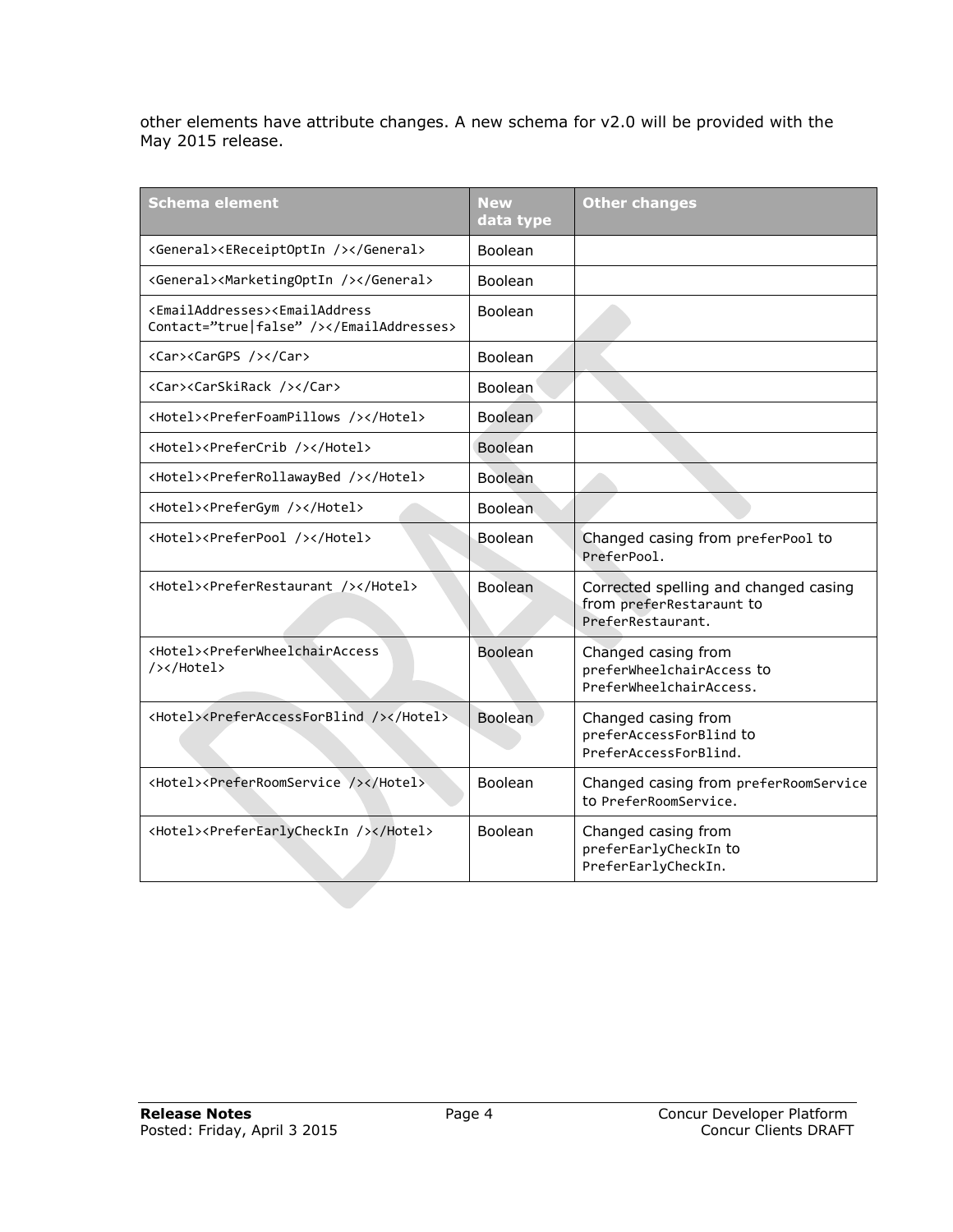| <b>Schema element</b>                                  | <b>New</b><br>data type | <b>Other changes</b>                                                                                                                                                                   |
|--------------------------------------------------------|-------------------------|----------------------------------------------------------------------------------------------------------------------------------------------------------------------------------------|
| <air><mealcode></mealcode></air>                       | No change               | The meal preference is indicated in the<br><mealcode> element that is now a direct<br/>child of the <air> element.</air></mealcode>                                                    |
|                                                        |                         | In the current schema for GET Profile<br>version 1.0, the <mealcode> element is a<br/>child of the <meals> which in turn is a<br/>child of the <air> element:</air></meals></mealcode> |
|                                                        |                         | <air><br/><meals><mealcode></mealcode></meals><br/><math>\langle</math>/Air&gt;</air>                                                                                                  |
|                                                        |                         | The updated values for MealCode are:                                                                                                                                                   |
|                                                        |                         | Regular Meal (DEFAULT VALUE)                                                                                                                                                           |
|                                                        |                         | Bland / Low Residue<br><b>BLML</b>                                                                                                                                                     |
|                                                        |                         | Child Meal<br><b>CHML</b>                                                                                                                                                              |
|                                                        |                         | Diabetic Meal<br>DBML                                                                                                                                                                  |
|                                                        |                         | <b>Fruit Platter</b><br><b>FPML</b>                                                                                                                                                    |
|                                                        |                         | <b>Gluten Free Meal</b><br>GFML                                                                                                                                                        |
|                                                        |                         | Hindu Meal<br><b>HNML</b>                                                                                                                                                              |
|                                                        |                         | Infant / Baby Meal<br><b>BBML</b>                                                                                                                                                      |
|                                                        |                         | Kosher Meal<br><b>KSML</b>                                                                                                                                                             |
|                                                        |                         | Low Calorie Meal<br>LCML                                                                                                                                                               |
|                                                        |                         | Low Salt / Sodium Meal<br><b>LSML</b>                                                                                                                                                  |
|                                                        |                         | <b>Muslim Meal</b><br><b>MOML</b>                                                                                                                                                      |
|                                                        |                         | No Salt Meal<br><b>NSML</b>                                                                                                                                                            |
|                                                        |                         | Non Lactose Meal<br><b>NLML</b>                                                                                                                                                        |
|                                                        |                         | Peanut Free Meal<br><b>PFML</b>                                                                                                                                                        |
|                                                        |                         | Seafood Meal<br><b>SFML</b>                                                                                                                                                            |
|                                                        |                         | <b>VLML</b><br>Veg Lacto-Ovo                                                                                                                                                           |
|                                                        |                         | <b>VGML</b><br>Vegetarian                                                                                                                                                              |
|                                                        |                         | Vegetarian Kosher<br><b>KVML</b>                                                                                                                                                       |
|                                                        |                         | <b>RVML</b><br>Vegetarian, Raw                                                                                                                                                         |
| <air><sectionpositioncode></sectionpositioncode></air> | No change               | Updated values for SectionPositionCode<br>are:                                                                                                                                         |
|                                                        |                         | Bulkhead<br>becomes<br>В                                                                                                                                                               |
|                                                        |                         | becomes<br>Forward<br>F                                                                                                                                                                |
|                                                        |                         | becomes<br>R<br>Rear                                                                                                                                                                   |
|                                                        |                         | E.<br>becomes<br>ExitRow                                                                                                                                                               |
|                                                        |                         | D null becomes<br>DontCare                                                                                                                                                             |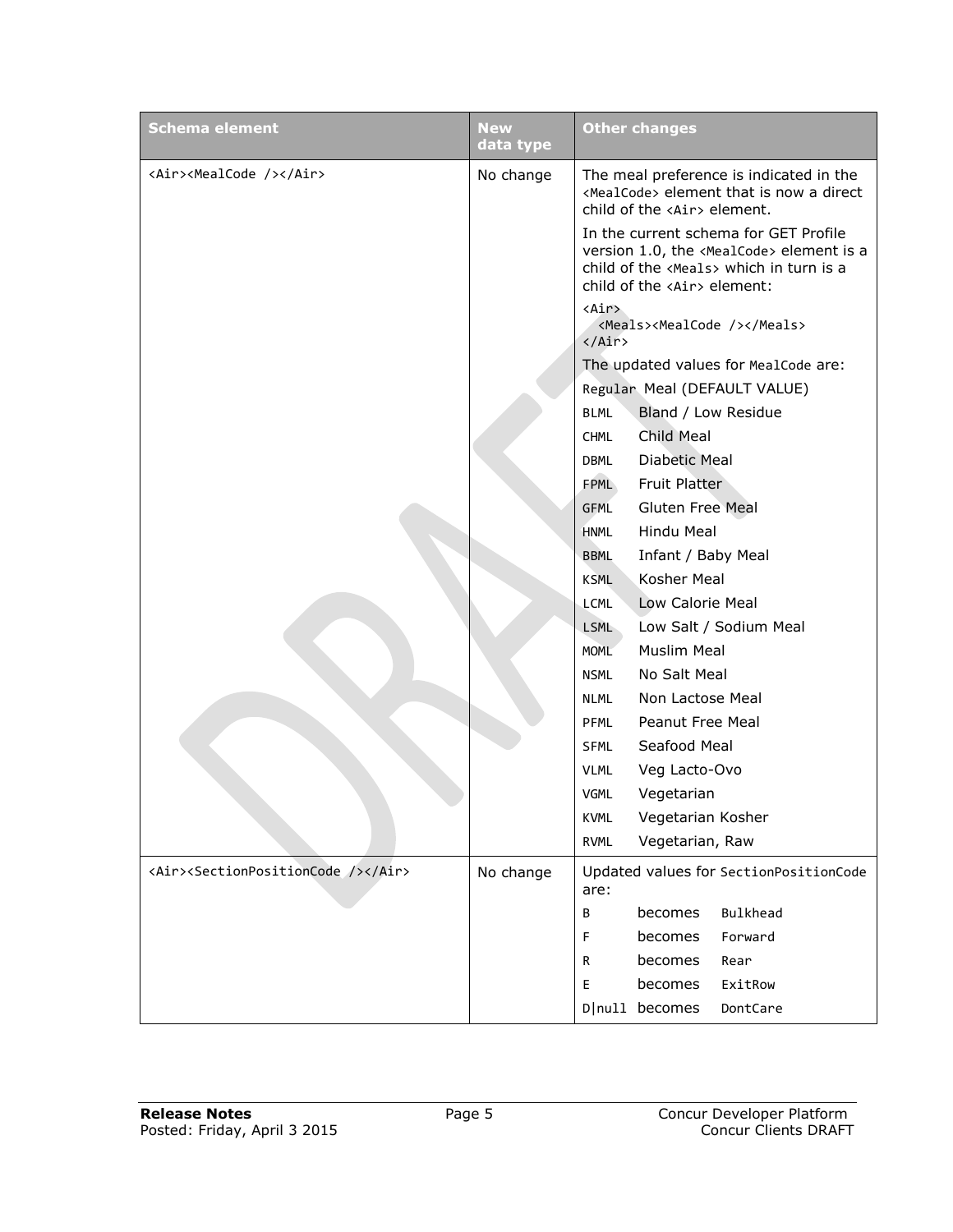| <b>Schema element</b>                                                                                                                                                                                                                                       | New<br>data type | <b>Other changes</b>                                                                                                                                                                                                                                                              |
|-------------------------------------------------------------------------------------------------------------------------------------------------------------------------------------------------------------------------------------------------------------|------------------|-----------------------------------------------------------------------------------------------------------------------------------------------------------------------------------------------------------------------------------------------------------------------------------|
| <air><interrowpositioncode></interrowpositioncode></air>                                                                                                                                                                                                    | No change        | Updated values for<br>InterRowPositionCode are:<br>Aisle<br>Window<br>Middle<br>DontCare                                                                                                                                                                                          |
| <telephones><br/><telephone <br="" type="Cell">PrimaryMobile="true false" /&gt;<br/></telephone></telephones>                                                                                                                                               | Boolean          | The Primary Mobile Phone type is<br>removed and replaced with an attribute<br>of the Telephone node for telephones of<br>type "Cell" only.                                                                                                                                        |
| <telephones><br/><telephone <br="" type="Cell">ContactOptIn="true false" /&gt;<br/></telephone></telephones>                                                                                                                                                | <b>Boolean</b>   | The ContactOptIn element is removed<br>and replaced as an attribute of the<br>Telephone node for telephones of type<br>"Cell" only.                                                                                                                                               |
| <hotel><hotelsmokingcode></hotelsmokingcode><hotel></hotel></hotel>                                                                                                                                                                                         | No change        | The name of the SmokingCode child<br>element for <hotel> changed to<br/>HotelSmokingCode.<br/>Available values for HotelSmokingCode<br/>are:<br/>DontCare<br/>NonSmoking<br/>Smoking</hotel>                                                                                      |
| <addresses><br/><address type="Home Work"><br/><street></street><br/><math>\langle City \rangle</math><br/><stateprovince></stateprovince><br/><postalcode></postalcode><br/><countrycode></countrycode><br/><address><br/></address></address></addresses> | No change        | The street address is no longer parsed<br>into five sections. This change affects<br>the following address types:<br>Home Address<br>$\bullet$<br>Work Address<br>Emergency Contact Address<br>The new format is:<br>Street<br>City<br>StateProvince<br>PostalCode<br>CountryCode |
| <emailaddresses><emailaddress<br>Type="Business Personal"<br/>/&gt;</emailaddress<br></emailaddresses>                                                                                                                                                      |                  | Available types for EmailAddress are:<br><b>Business</b><br>Personal                                                                                                                                                                                                              |
| <air><airsmokingcode></airsmokingcode></air>                                                                                                                                                                                                                |                  | This element will be removed                                                                                                                                                                                                                                                      |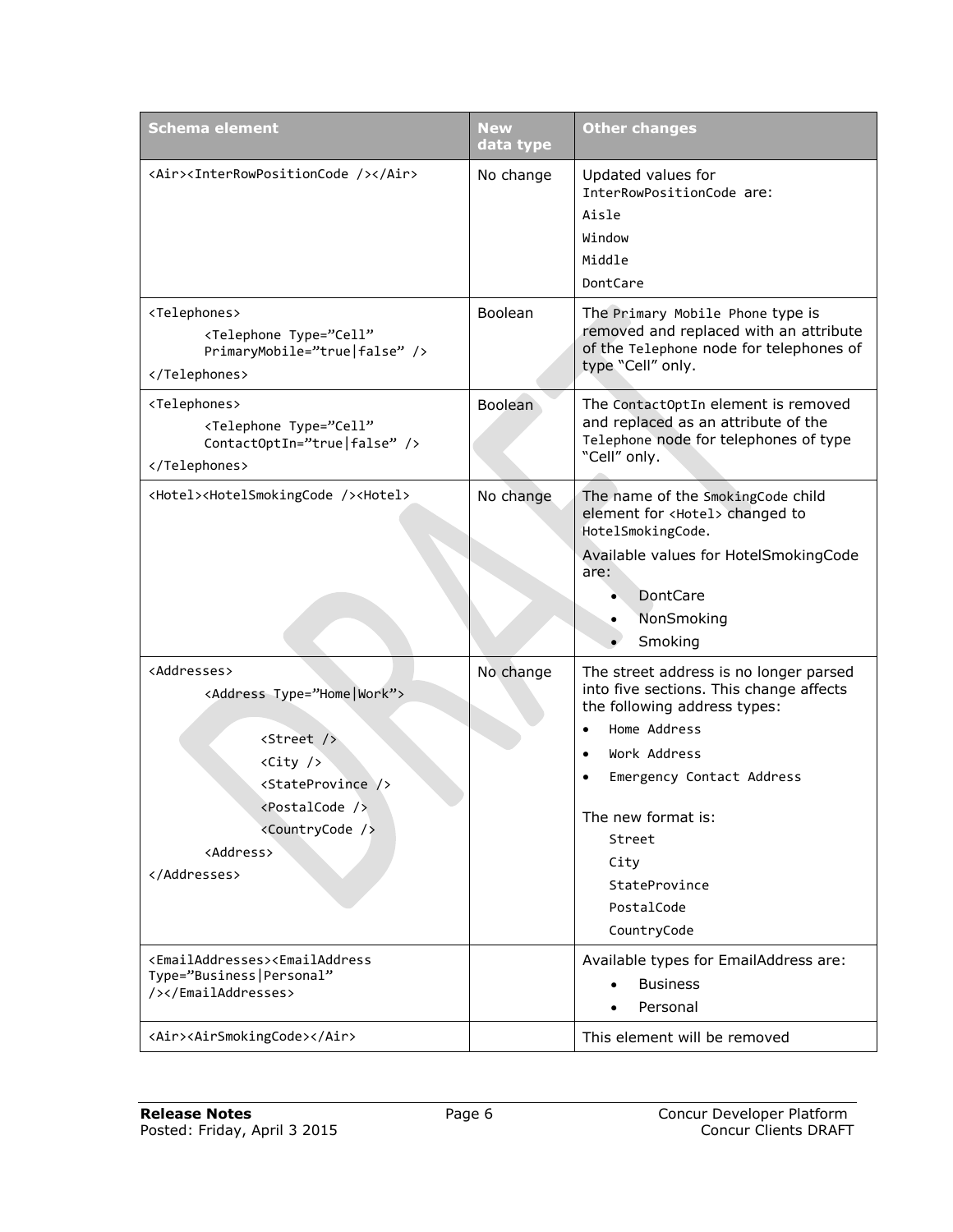| <b>Schema element</b>                                                 | <b>New</b><br>data type | <b>Other changes</b>                                                                                                                                                                                                                 |
|-----------------------------------------------------------------------|-------------------------|--------------------------------------------------------------------------------------------------------------------------------------------------------------------------------------------------------------------------------------|
| <car><carsmokingcode></carsmokingcode></car>                          |                         | Available values for CarSmokingCode<br>are:<br>DontCare<br>$\bullet$<br>NonSmoking<br>$\bullet$<br>Smoking<br>$\bullet$                                                                                                              |
| <car><cartype></cartype></car>                                        |                         | <caroption> is renamed to<br/><cartype>. Available values for<br/>CarType are:<br/>DontCare<br/><math>\bullet</math><br/>Economy<br/>Compact<br/>Intermediate<br/>Standard<br/>FullSize<br/>Luxury<br/>Premium</cartype></caroption> |
| <hotel><roomtype></roomtype></hotel><br><customfields></customfields> |                         | Available values for RoomType are:<br>DontCare<br>King<br>Queen<br>Double<br>Twin<br>Single<br>Disability<br>$\bullet$<br>CustomField elements have been                                                                             |
| <customfield<br>Name=""&gt;Value<br/></customfield<br>                |                         | restructured                                                                                                                                                                                                                         |

# <span id="page-7-0"></span>**Schema Additions**

This section summarizes new additions to the schema.

| Schema addition                                | <b>Description</b> |
|------------------------------------------------|--------------------|
| <profileresponse loginid=""></profileresponse> |                    |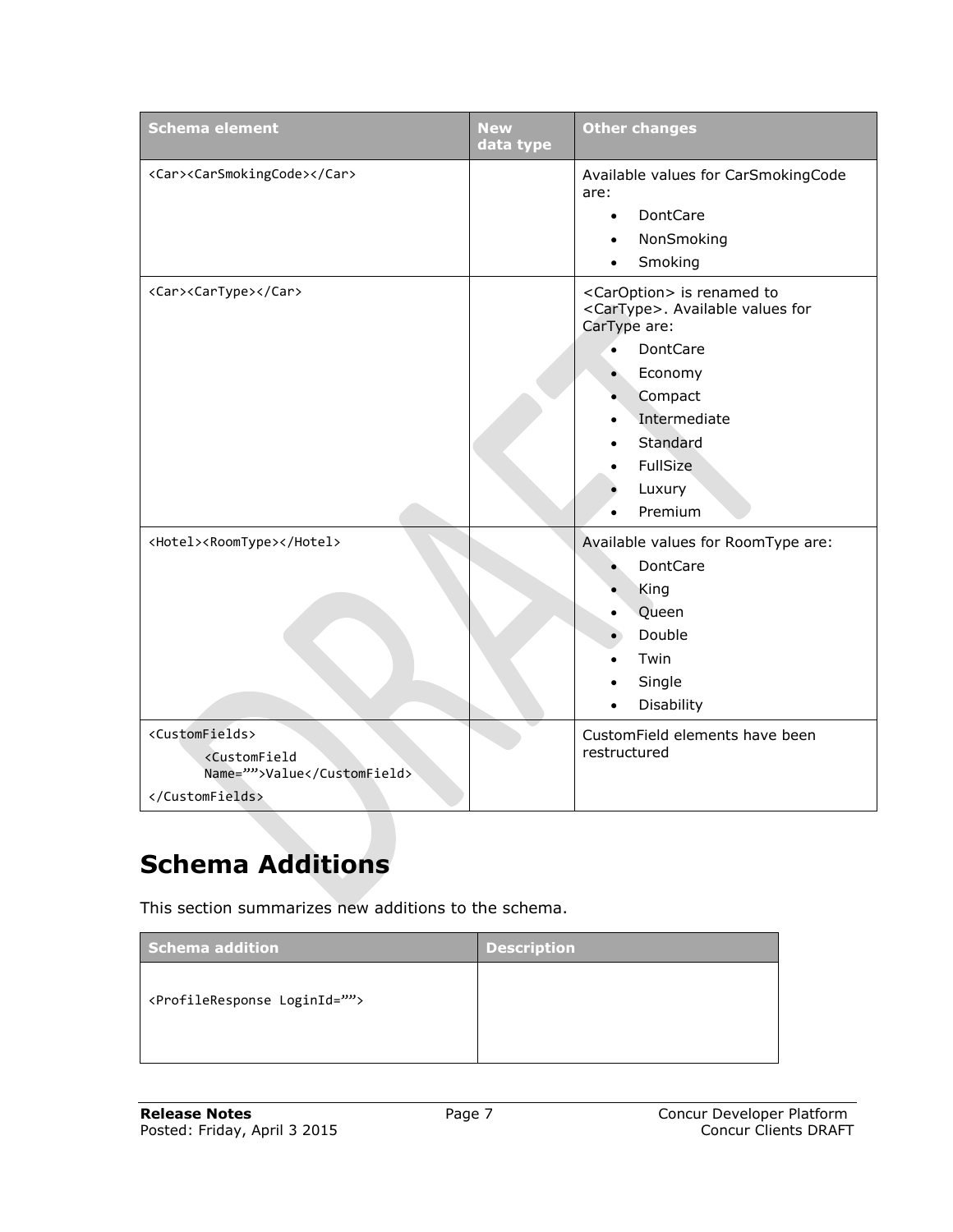| <roles></roles>                                                                                                                                                                                                                                                                                                                                 |                                                                                              |
|-------------------------------------------------------------------------------------------------------------------------------------------------------------------------------------------------------------------------------------------------------------------------------------------------------------------------------------------------|----------------------------------------------------------------------------------------------|
| <role type="Manager"><firstname></firstname></role>                                                                                                                                                                                                                                                                                             |                                                                                              |
| $\langle$ LastName $\langle \rangle$                                                                                                                                                                                                                                                                                                            |                                                                                              |
| <emailaddress></emailaddress>                                                                                                                                                                                                                                                                                                                   |                                                                                              |
| $\langle$ /Role $\rangle$                                                                                                                                                                                                                                                                                                                       |                                                                                              |
|                                                                                                                                                                                                                                                                                                                                                 |                                                                                              |
| <general><br/><companyemployeeid></companyemployeeid><br/></general>                                                                                                                                                                                                                                                                            | This element is returned only if the<br><b>Company Details</b> scope has been<br>enabled.    |
| <general><br/><costcenter></costcenter><br/></general>                                                                                                                                                                                                                                                                                          | This element is returned only if the<br><b>Company Details</b> scope has been<br>enabled.    |
| <general><br/><companyid></companyid><br/></general>                                                                                                                                                                                                                                                                                            | This element is returned only if the<br><b>Company Details</b> scope has been<br>enabled.    |
| <passports><br/><passport><br/><passportnumber></passportnumber><br/><passportnationality></passportnationality><br/><passportexpiration></passportexpiration><br/><passportdateissued></passportdateissued><br/><passportcityissued></passportcityissued><br/><passportcountryissued></passportcountryissued><br/></passport><br/></passports> | This element is returned only if the<br>Passport Visa Information scope has<br>been enabled. |
| <hasnopassport></hasnopassport>                                                                                                                                                                                                                                                                                                                 | This element is returned only if the<br>Passport Visa Information scope has<br>been enabled. |
| <visas><br/><visa><br/><visanationality></visanationality><br/><visanumber></visanumber><br/><visatype></visatype><br/><visadateissued></visadateissued><br/><visaexpiration></visaexpiration><br/><visacityissued></visacityissued><br/><visacountryissued></visacountryissued></visa></visas>                                                 | This element is returned only if the<br>Passport Visa Information scope has<br>been enabled. |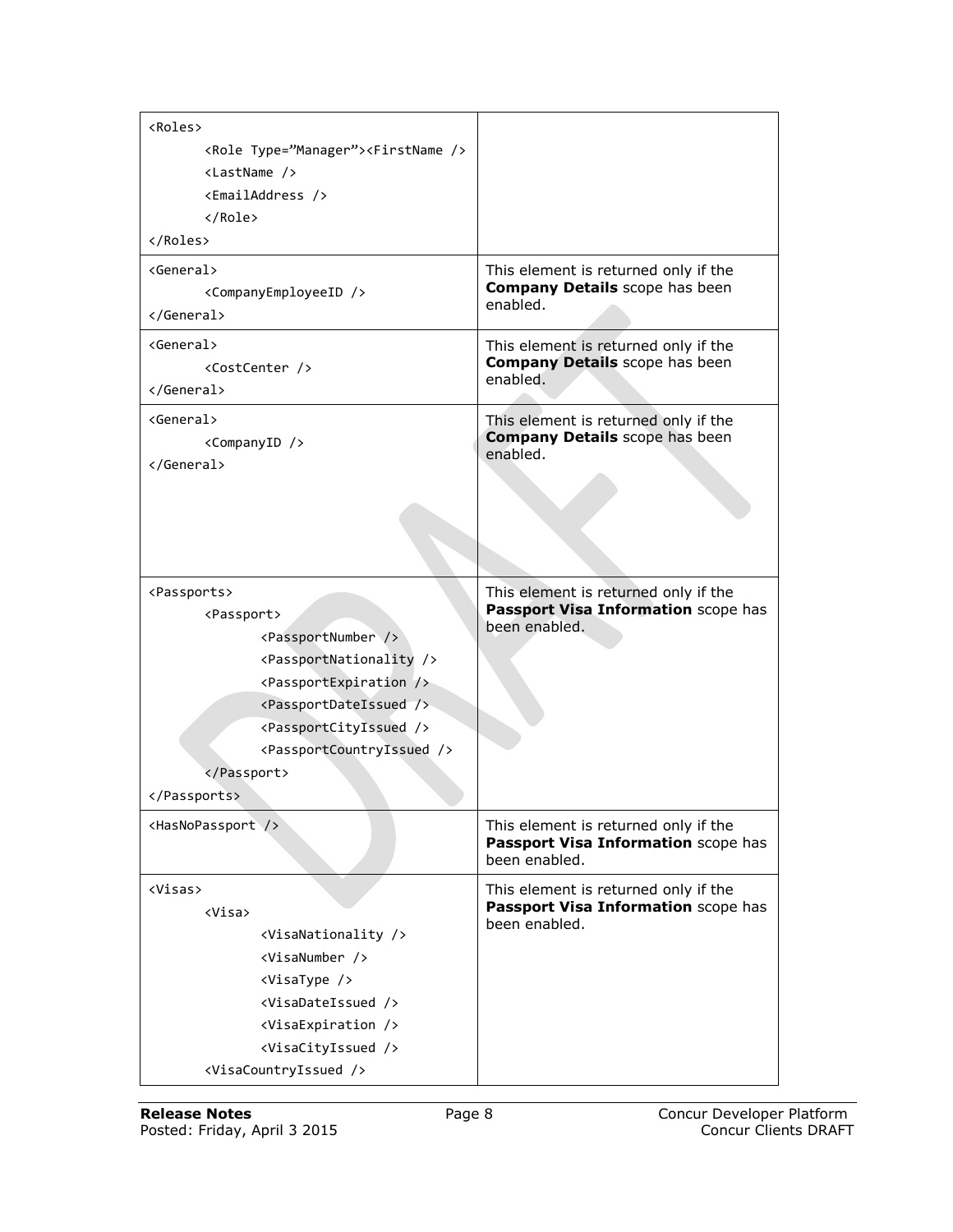| <emergencycontact></emergencycontact>         | This element is returned only if the     |
|-----------------------------------------------|------------------------------------------|
| $\langle Name \rangle$                        | <b>Emergency Contact Information</b>     |
| <relationship></relationship>                 | scope has been enabled.                  |
| <phones></phones>                             | Available values for Relationship        |
| <phone type="DayTime Alternate"></phone>      | are:                                     |
|                                               | Spouse<br>Brother                        |
| <address></address>                           |                                          |
| <street></street>                             | Parent                                   |
| <city></city>                                 | Sister                                   |
| <stateprovince></stateprovince>               | LifePartner                              |
| <postalcode></postalcode>                     | Other                                    |
| <countrycode></countrycode>                   |                                          |
|                                               |                                          |
| <emergencycontact></emergencycontact>         |                                          |
| $<$ TSAInfo $>$                               | This element is returned only if the TSA |
| $<$ Gender $/$                                | Information scope has been enabled.      |
| <dateofbirth></dateofbirth>                   |                                          |
| <nomiddlename></nomiddlename>                 |                                          |
| <prechecknumber></prechecknumber>             |                                          |
| $<$ RedressNumber $>$                         |                                          |
| $\langle$ /TSAInfo>                           |                                          |
|                                               |                                          |
| <profile></profile>                           |                                          |
| <sponsors></sponsors>                         |                                          |
| <sponsor></sponsor>                           |                                          |
| <nonemployeeusertype></nonemployeeusertype>   |                                          |
| <sponsorname></sponsorname>                   |                                          |
| <sponsorshipstartdate></sponsorshipstartdate> |                                          |
| <sponsorshipenddate></sponsorshipenddate>     |                                          |
|                                               |                                          |
|                                               |                                          |
|                                               |                                          |